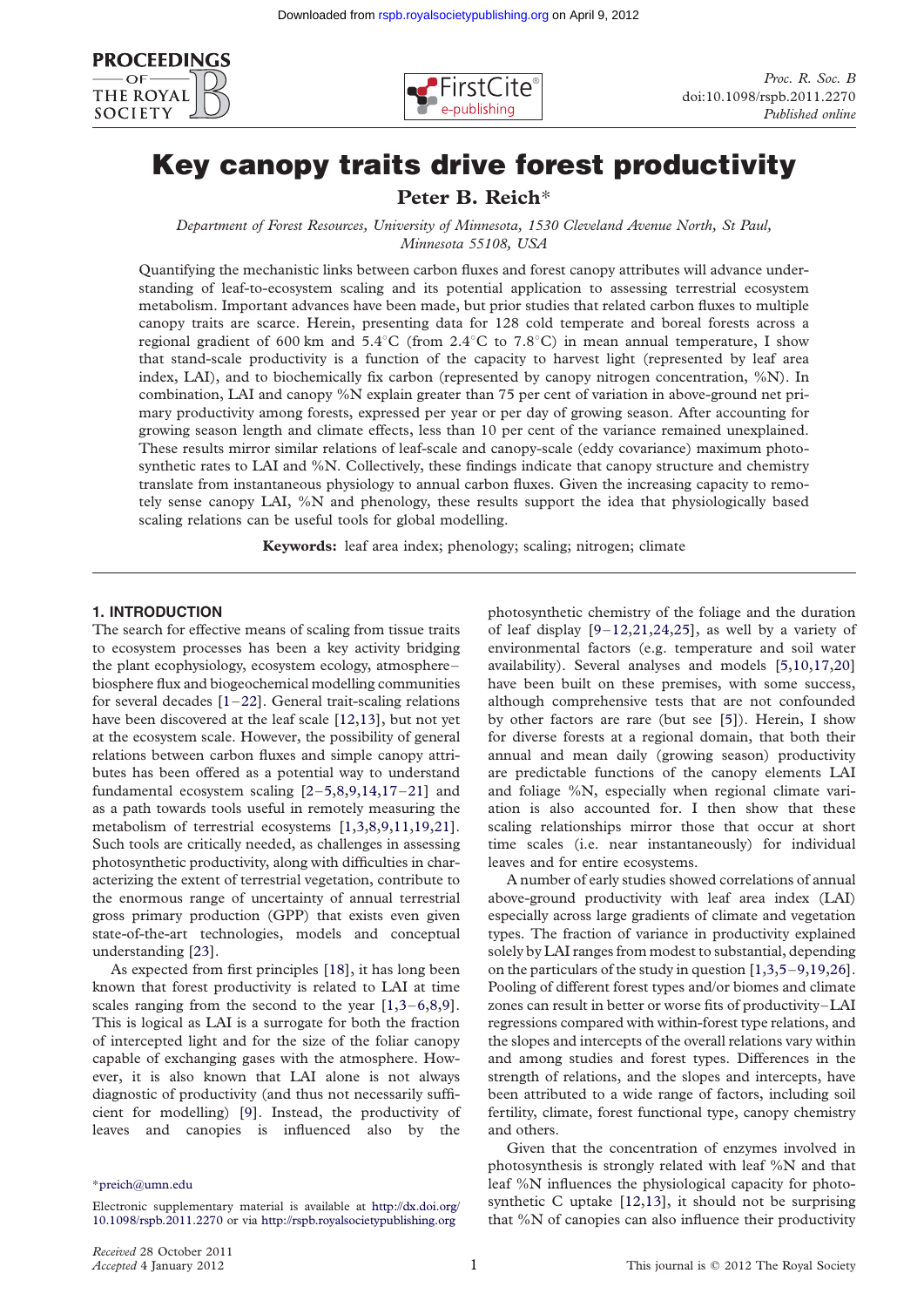<span id="page-1-0"></span>Table 1. Summary of forest stands by type. Includes number of stands, and mean values  $(\pm$  one standard deviation) of mean annual temperature (MAT, °C), aboveground net primary production (ANPP, Mg ha<sup>-1</sup> yr<sup>-1</sup>), leaf area index (LAI, m<sup>2</sup> m<sup>-2</sup>) and mean canopy foliage %N.

| forest type            | no. stands | <b>MAT</b> | <b>ANPP</b> | LAI        | $\%N$      |
|------------------------|------------|------------|-------------|------------|------------|
| conifer plantation     |            | 7.8(0)     | 9.11(1.66)  | 7.22(2.19) | 1.55(0.47) |
| northern hardwood      | 31         | 6.7(0.6)   | 6.86(3.20)  | 4.11(1.43) | 2.15(0.37) |
| aspen-dominated        | 30         | 3.1(0.3)   | 4.61(1.19)  | 4.02(0.95) | 2.25(0.48) |
| jack pine-dominated    | 44         | 3.1(0.3)   | 3.91(1.07)  | 3.49(0.92) | 1.29(0.18) |
| black spruce-dominated | 19         | 3.1(0.3)   | 1.98(1.49)  | 2.12(1.50) | 0.83(0.16) |

on instantaneous to annual time frames [\[4,5,8,9,19](#page-5-0),[21](#page-5-0)]. As a result, an approach was developed that combined absorbed photosynthetically active radiation, and the socalled light-use efficiency (in some cases as influenced by canopy nutrient status) to empirically predict or to model productivity [[3](#page-5-0),[4](#page-5-0),[8,10,20\]](#page-5-0) . However, while some eddy covariance-based examinations of scaling of instantaneous maximum GPP or light-use efficiency to canopy N have shown strong correlations with N [[8,9\]](#page-5-0), others have not [[6\]](#page-5-0). Given that canopy N is important to photosynthesis and light-use efficiency, which in turn is key to being able to predict carbon gain from remotely sensed LAI patterns, better understanding of the combined impacts of LAI and %N is critical. In regions where soil P is colimiting or the main limiting plant nutrient, canopy %P should also influence canopy productivity and light-use efficiency across multiple time scales [[25](#page-5-0),[27](#page-5-0),[28](#page-5-0)].

Because of the extensive prior work on canopy scaling  $[1–21]$  $[1–21]$  $[1–21]$ , many readers (including as it turns out, reviewers of this paper) might have thought that quantitative relationships between forest C flux and multiple canopy properties (in particular LAI and %N) were well established based on comprehensive datasets. This is not the case however. A number of important papers focused on the relationships between forest productivity and LAI alone [\[1,3,17,18,26](#page-5-0)]). Two temperate forest studies had some data available on forest C flux, LAI and canopy %N, but these studies focused on characterizing the relationship of C flux to %N [[9,21](#page-5-0)], perhaps because relatively few stands in each study had all data necessary to examine the relation of productivity to multiple canopy traits. Two recent tropical studies compared forest production with foliar nutrients, but not LAI [\[25,28\]](#page-5-0). And yet two other studies standardized productivity per unit light absorption to examine relations of light-use efficiency with canopy %N across broad gradients of vegetation and climate [\[4,8\]](#page-5-0). Light-use efficiency is of course important and potentially useful for C flux modelling, but as it integrates LAI (specifically light interception or absorption) and productivity, it obscures the role that variation in LAI plays in conjunction with %N in influencing C fluxes at instantaneous to annual time frames within and across local to global scales. Thus, our quantitative basis for the direct relationship of productivity to LAI and canopy N is surprisingly limited.

Additionally, those two latter comprehensive studies that combined stand-scale C flux with absorbed light data to quantify light-use efficiency, and related that to canopy %N, included a very wide variation in vegetation types and in site climate [\[4,8](#page-5-0)]. These analyses used datasets that included different vegetation types in extremely

different biomes and climates (ranging by as much as  $28^{\circ}$ C in mean annual temperature (MAT)), and each study included species and ecosystem types (e.g. agricultural crop, bog, chaparral, fen, forest, prairie and tundra) that vary tremendously in leaf structure, chemistry, physiology and allocation. Examining broad-scale correlations among productivity and canopy attributes is of course valuable. However, interpreting such correlations is difficult and potentially prone to confounding, such as in Simpson's paradox [\[29](#page-5-0)], as across strong gradients (such as across a  $28^{\circ}$ C inter-biome gradient) canopy traits themselves can strongly co-vary with climate, such that relations of productivity or light-use efficiency to LAI may to some degree be due to this covariation. As an illustration of this problem, one can ask whether very low productivity of arctic tundra compared with warm temperate forest is due to their large differences in LAI or to large differences in growing season conditions and length, or to all of these? Teasing apart the role of climate from canopy traits may not be possible in such cases owing to the strong statistical and mechanistic covariation of climate and canopy traits.

Comparisons across narrower gradients (i.e. where climate has a smaller influence and covaries less tightly with canopy traits such as LAI) are thus needed to separate climate from canopy controls on production, i.e. to ensure we have the physiological underpinnings right. However, whether variation in productivity within a relatively homogenous biome and climate zone can be well explained by canopy properties is still unclear, as comprehensive assessment of productivity-LAI-%N scaling at such scales is rare. To address this information gap I assess relations between above-ground net primary production ANPP, LAI, canopy %N and climate for 128 forest stands (61 angiosperm-dominated and 67 gymnospermdominated) in Minnesota and Wisconsin, USA (table 1).

#### 2. RESULTS AND DISCUSSION

The canopy traits LAI and %N explained most of the observed variation in forest productivity. Across the 128 stands, annual ANPP (hereafter ANPP, for brevity) was positively related to LAI and %N (model A in [table 2](#page-2-0) and [figure 1](#page-3-0)a), with 72 per cent of total variance explained by the main effects of the two canopy traits, and a modest but significant synergistic interaction explained an additional 4 per cent of the variance (model B). A single model was suitable for evergreen conifer and broadleaved deciduous species, suggesting a common functional basis. Further, 18 forest stands where ANPP, LAI and %N had been measured in New Hampshire, USA [\[21\]](#page-5-0), are situated well on the plane for this relationship, as shown in [figure 1](#page-3-0)a.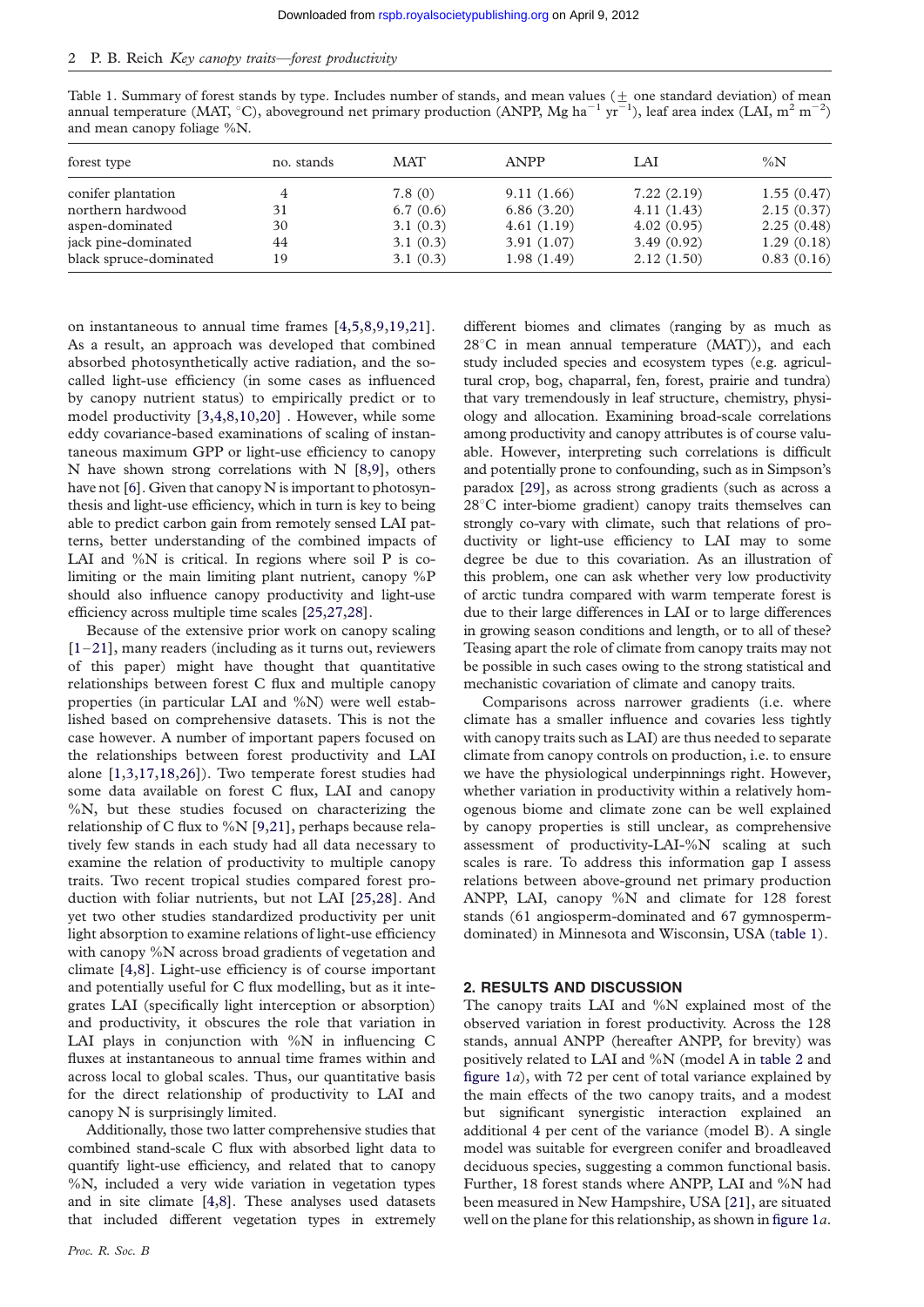<span id="page-2-0"></span>Table 2. Summary of analyses of above-ground net primary productivity in relation to canopy traits. Total annual aboveground net primary productivity (ANPP,  $Mg$  ha<sup>-1</sup> yr<sup>-1</sup>) or mean daily above-ground net primary productivity (ANPP per day, growing season only; kg ha<sup>-1</sup> d<sup>-1</sup>) in relation to canopy traits LAI and %N alone or with additional climate metrics. For models with more than two terms, the minimum-corrected Akaike Information Criterion was used to choose the best model, but results were nearly identical when the minimum Bayesian Information Criterion was used to choose the best model. Each final model included the terms and interactions of the variables shown (bold if  $p < 0.001$ ;  $p > 0.05$  if in italics;  $p < 0.05$ otherwise), except for models D and G where, for brevity, non-significant terms included in the final model are not shown. Growing season length, GSL; mean annual temperature, MAT; summer (three summer months) mean maximum temperature, summerC; summer (three summer months); precipitation, summerRain. Full models available from the author.

| variable        |              | model no terms model |                                                                                                                                                                                                                              | $r^2$ |
|-----------------|--------------|----------------------|------------------------------------------------------------------------------------------------------------------------------------------------------------------------------------------------------------------------------|-------|
| <b>ANPP</b>     | A            | 2                    | LAI, N                                                                                                                                                                                                                       | 0.72  |
| <b>ANPP</b>     | B            | 2                    | LAI, N, LAI $\times$ N                                                                                                                                                                                                       | 0.76  |
| <b>ANPP</b>     | C            | 3                    | LAI, N, GSL, LAI $\times$ GSL, $\%N \times$ GSL                                                                                                                                                                              | 0.88  |
| ANPP            | D            | 3                    | LAI, N, MAT, LAI $\times$ MAT, $\%N \times MAT$                                                                                                                                                                              | 0.88  |
| ANPP            | E            | 5                    | LAI, N, N $\times$ GSL, N $\times$ summerRain, N $\times$ summerC $\times$ summerRain,<br>LAI $\times$ GSL $\times$ summer Rain, N $\times$ GSL $\times$ summer Rain,<br>$N \times GSL \times$ summer $C \times$ summer Rain | 0.92  |
| ANPP per<br>day | $\mathbf{F}$ | 2                    | LAI, N                                                                                                                                                                                                                       | 0.76  |
| ANPP per<br>day | G            | 2                    | LAI, N, LAI $\times$ N                                                                                                                                                                                                       | 0.78  |
| ANPP per<br>day | H            | 3                    | <b>LAI, N,</b> <i>LAI</i> $\times$ <i>N</i> , <i>summerC</i> , <i>LAI</i> $\times$ <i>summerC</i> , <b>N</b> $\times$ <b>summerC</b>                                                                                         | 0.83  |
| ANPP per<br>day |              | 4                    | <b>LAI, N, summerC, LAI <math>\times</math> summerC, N <math>\times</math> summerC, summerC <math>\times</math> summerRain,</b><br>LAI $\times$ summerC $\times$ summerRain, N $\times$ summerC $\times$ summerRain          | 0.87  |

The 128 stands from Minnesota and Wisconsin span a MAT and growing season length (GSL) gradient associated with the approximately 600 km north-south range among sites, so it is worth addressing whether this might contribute to some of the unexplained variance. For simplicity, GSL was defined as the number of days each year when mean daily temperature is greater than 5°C; results were similar if GSL was defined in other ways (see electronic supplementary material). Adding GSL to the model, productivity was significantly related to the combination of LAI, %N, GSL and their interactions (model C, table 2), with 88 per cent of variance explained. ANPP increased with LAI, %N and GSL; and ANPP increased more steeply for a given increase in LAI or %N at sites with increasing GSL. As expected, similar results (model D, table 2) were obtained replacing GSL with MAT in the model, as given the temperate zone location and north-south orientation of the stands, GSL and MAT were highly correlated.

These results suggest a strong concordance between forest productivity and two key elements of forest canopies, especially once climate is accounted for. The canopy factors LAI and %N only weakly covaried with each other ( $R^2 = 0.14$ ), with GSL ( $R^2 = 0.19$  and 0.15, respectively) and MAT  $(R^2 = 0.19$  and 0.14, respectively). Therefore, for these 128 stands, LAI, %N and GSL (or MAT) represent largely distinct information. Roughly two-thirds of the explained variance (model C) was due to LAI and its interaction with GSL, with almost one-third owing to canopy %N and its interaction with GSL. GSL by itself (as a main effect) explained only approximately 2 per cent of the variance in ANPP, which is much less than would be likely across large continental and cross-biome scales. A model of ANPP in relation to LAI, N and GSL was developed from a random selection of 40 per cent of stands and used to predict ANPP for the

remaining 60 per cent of sites. The modelled ANPP was a good fit to the observed ANPP ( $R^2 = 0.88$ ) with a slope near to the  $1:1$  line ([figure 2](#page-4-0)).

As GSL and MAT were strongly related, it is difficult to tell whether it is the longer growing season or the warmer conditions during the growing season, or both, that contribute to the statistical effects on ANPP of either GSL or MAT. To further address this, I evaluated how productivity per day (constrained to the growing season, i.e. ANPP/GSL) relates to LAI, N and growing season climate. Average productivity per day during the growing season was positively and linearly related to main effects of LAI and %N, with 76 per cent of mean daily productivity explained by these two canopy traits (model F, table 2 and figure  $1b$ ). A significant interaction between the two traits explained an additional 2 per cent of the variance in daily productivity (model G, table 2), and including site summer temperatures in the model explained an additional 5 per cent of the variance (model H, table 2), owing to interactions of both %N and LAI with summer temperatures (increase in productivity with rising %N or rising LAI is enhanced at warmer temperatures). The model with most explanatory power for daily mean productivity also included summer rainfall and explained 87 per cent of variance in ANPP per day (model I, table 2). Using different indices of GSL minimally altered the results of any of these analyses.

Since standardizing productivity by GSL eliminates impacts of different lengths of the growing season on productivity, the positive effects of summer temperatures and precipitation in these 'growing season only' models indicate that both the higher growing season temperatures and rainfall, and the longer growing season, probably contribute to greater annual productivity at sites with higher MAT, higher mean annual precipitation and longer GSL. Given that both growing season climate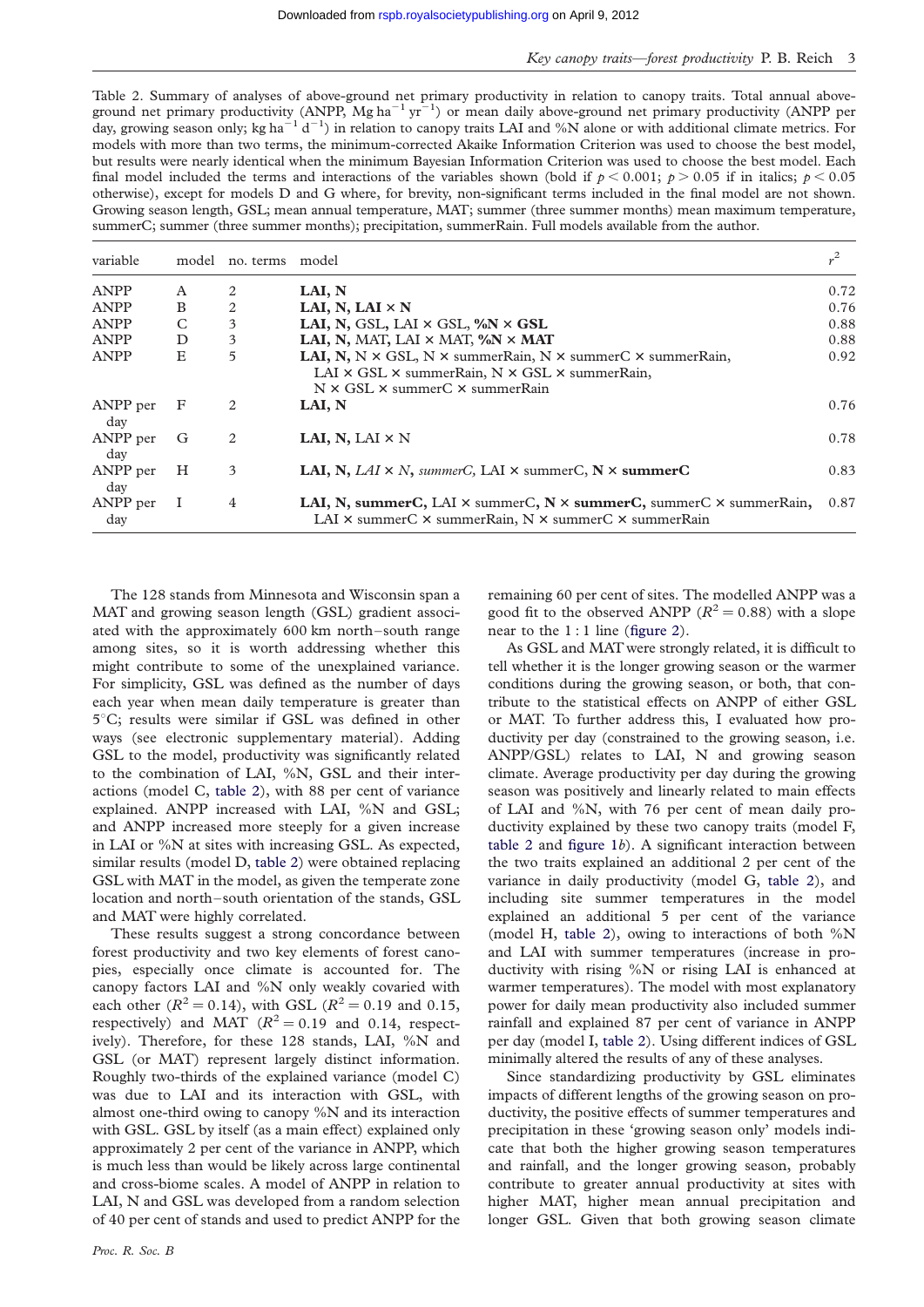<span id="page-3-0"></span>

Figure 1. Relationship of productivity to leaf area and nitrogen concentration. Simple additive relationships shown: (a) ANPP per year (Mg ha<sup>-1</sup> yr<sup>-1</sup>) in relation to leaf area index (LAI) and canopy % nitrogen (ANPP = 1.174  $\times$  LAI + 1.242  $\times$  canopy%N -1.715;  $p \le 0.0001$ ,  $R^2 = 0.72$ ,  $n = 128$ ). Data for 18 (of 66 stands in [\[21](#page-5-0)]) forests in New Hampshire with all three kinds of data are shown superimposed on the response surface (open circles). (b) ANPP per day (kg ha<sup>-1</sup> d<sup>-1</sup>) in relation to LAI and canopy % nitrogen (ANPP per day = 5.329  $\times$  LAI + 5.548  $\times$  canopy%N – 5.356;  $p < 0.0001$ ,  $R^2 = 0.76$ ,  $n = 128$ ). (c) Instantaneous net photosynthetic capacity in relation to specific leaf area and leaf %nitrogen for trees worldwide (data from [\[13\]](#page-5-0)) (log net photosynthesis =  $0.761 \times \text{logSLA} + 0.476 \times \text{log} \%N + 0.33$ ,  $R^2 = 0.62$ ,  $n = 296$ ). (d) Relationship of maximum instantaneous ecosystem C flux to LAI and nitrogen concentration. Data from 23 forest stands from Kergoat et al. [\[8](#page-5-0)] and 10 stands from Ollinger [\[9\]](#page-5-0) (see electronic supplementary material). Maximum ecosystem net photosynthesis ( $\mu$ mol m<sup>-2</sup> s<sup>-1</sup>) in relation to LAI and canopy % nitrogen (maximum canopy photosynthetic rate =  $1.933 \times LAI + 9.58 \times$  canopy% $N + 0.365; p < 0.0001, R^2 = 0.70, n = 33$ ).

and the length of the growing season appear to influence annual productivity, I also tested a model that included GSL and summer temperature and rainfall metrics, as well as the canopy traits LAI and %N. The best model explained 92 per cent of the variance in annual ANPP (model E, [table 2](#page-2-0)).

These relations described in the above models [\(table 2](#page-2-0)) were also significant within the angiosperm and gymnosperm groups examined separately. Adding functional group (gymnosperm versus angiosperm) and all possible interactions to the ANPP models containing just LAI and %N (models A or B, [table 2\)](#page-2-0) did not increase the variance explained, and neither the main effect of functional group nor any of its interactions were significant. This indicates that the relationship between productivity and the combination of LAI and %N is similar for angiosperm

and gymnosperm forests and that one predictive relation works for all forests in this region. In contrast, in models that include functional group and either LAI or %N (but not both) and their interaction, functional group and the interaction term were significant. The significant interaction indicates that the relationship of productivity to either LAI or %N differs for gymnosperm and angiosperm forests, so neither LAI nor %N alone would be particularly good as a predictor of ANPP across all forests in this region.

The influence of canopy LAI and %N on both annual and mean daily productivity (figure  $1a,b$ ) at the stand scale reflects how leaf area per unit mass and leaf %N influence instantaneous leaf-level photosynthetic capacity for trees worldwide (figure 1c), based on data from  $264$ species at 48 sites (data from Wright [[13](#page-5-0)]). This suggests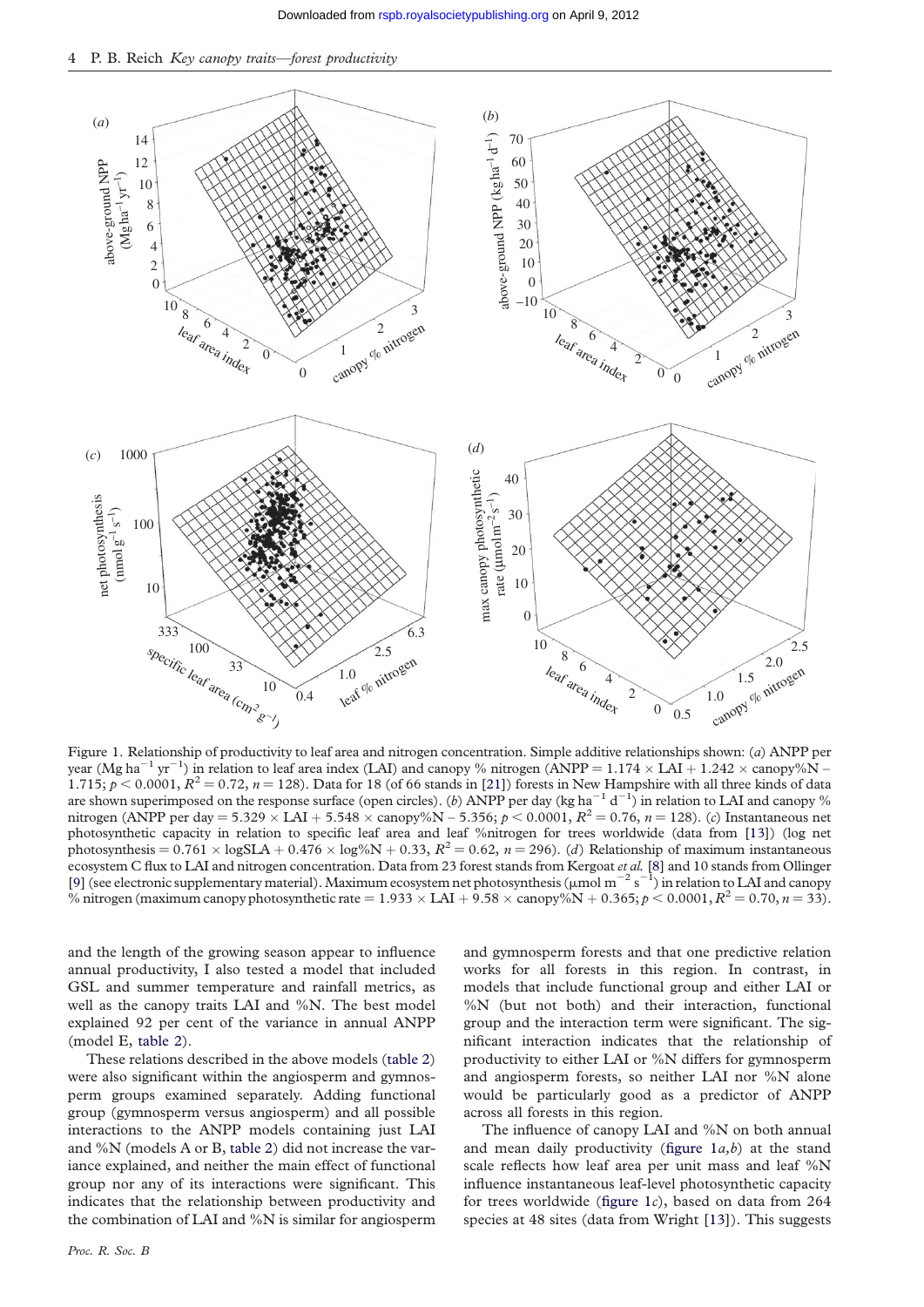<span id="page-4-0"></span>

Figure 2. Observed forest productivity versus predicted forest productivity. Predicted productivity for randomly selected 40% of the stands, based on a model obtained using the other 60% of the stands. Observed productivity =  $1.064 \times$ predicted ANPP – 0.30,  $R^2 = 0.88$  (standard errors, slope  $= 0.046$ ; intercept  $= 0.24$ ).

that the instantaneous leaf-level processes that regulate photosynthetic gain [\[12,13](#page-5-0)] translate to larger temporal (day and year) and spatial (whole ecosystem) scales for forests in this biome. Similarly, the maximum canopy photosynthetic rate (i.e. similar to maximum instantaneous gross primary production) is also a function of the joint effects of LAI and %N (figure  $1d$ ), based on data from 33 forest eddy covariance sites from a range of ecosystems and biomes [\[8,9](#page-5-0)]. Thus, at levels from the second to the year, and from the leaf to the canopy, these two key canopy properties, LAI and %N, drive most (greater than 70%) of the variation in forest net C gain. Adding site MAT to the model increases explained variance to 88 per cent for the 128 ground-based ANPP stands and 83 per cent for the 33 eddy flux stands.

It follows from fundamental ecophysiological theory that the larger the size of a canopy to intercept light and exchange gases with the atmosphere, coupled with the greater the biochemical capacity to fix carbon, the greater the resulting carbon uptake and production. This is consistent with long-held ideas in ecosystem physiology and is not new. Nonetheless, to my knowledge, the results from the 128 forests with annual ANPP presented herein, especially when coupled with the data from the 33 sites with instantaneous standscale maximum GPP, provide the first comprehensive demonstration that the combination of LAI and canopy %N can explain the vast majority of non-climate-related variation in net C flux among mature forest stands in a region. Moreover, these findings strongly suggest that both canopy traits are required to adequately explain, predict or model forest productivity across any or all temporal scales.

Although the findings support hypotheses based on mainstream concepts, there are several reasons why ANPP might not have been as well-related quantitatively to LAI and %N as was observed. These include that there is a unknown error in measuring any of the biological metrics examined herein (ANPP, LAI or %N), that only a single value of LAI and %N was determined for each stand, rather than a seasonal average, and that species differ in light interception per unit LAI, for instance, owing to difference in foliar clumping [[3](#page-5-0)]. Additionally, forests vary in LAI and %N owing to both environmental heterogeneity and genotypic tendencies, and it is plausible that these might influence forest productivity in different ways (i.e. intraspecific and interspecific scaling might differ). Given these potentially confounding factors and sources of variation, the fact that consistent results with high explanatory power were obtained in this study strongly supports the idea that productivity of forest ecosystems should be well predicted by just a few key metrics that are influential with respect to light harvesting and biochemical aspects of photosynthesis.

As both LAI and %N vary throughout the growing season, models that are driven by time-integrated input values, or a model that runs on a short time step such as a day, using dynamic and varying LAI and N as inputs, should be able to do an even better job of explaining and predicting variation in forest productivity. Thus, though results herein can not be directly translated to detailed models that operate on second or hourly time steps, the close correspondence of forest C flux to LAI and canopy %N at instantaneous, daily and annual time steps suggest that models that capture short-term canopy dynamics should prove accurate in predicting productivity at ecologically relevant time steps from the day to the year. Thus, these results represent a 'proof-ofconcept' that should help spur the carbon cycling community to test these findings in other biomes, and encourage the modelling community to develop increasingly sophisticated means of assessing LAI and canopy nutrient status from remote sensors, and developing predictive algorithms from these variables, as a means of driving coupled earth and climate systems models.

#### 3. MATERIAL AND METHODS

The study sites comprised 128 forest stands (61 angiospermdominated and 67 gymnosperm-dominated) in Minnesota and Wisconsin, USA ([table 1\)](#page-1-0) [\[30](#page-5-0)–[36](#page-6-0)]. These include 123 mixed stands: 44 jack pine-dominated, 30 northern hardwood (oak-maple), 30 aspen-dominated and 19 black spruce-dominated; plus one oak and four conifer plantations. Although not randomly selected, the stands well represent the typical forest types in the regions sampled- with jack pine, aspen and black spruce stand sampled at the northern end and northern hardwoods sampled at the central and southern portion of the approximately 600 km gradient. Stands ranged in age (from approx. 30 and 120 years old) but were all closed canopy except for several semi-open oak woodland [\[36](#page-6-0)] and black spruce stands [[35\]](#page-6-0). Standard methods were used to assess ANPP, whole canopy %N, LAI and light interception [[30](#page-5-0)–[36\]](#page-6-0) and to compile climate data [[37\]](#page-6-0) such as MAT and GSL (see the electronic supplementary material for technical details). The data sources include published data for 114 stands [\[30](#page-5-0)–[36\]](#page-6-0) (the author (P.R.) was a collaborator in the research for all but 10 stands) and previously unpublished data by the author for 14 stands as an extension of Reich et al. [\[35](#page-6-0)].

I thank Jim Fownes for brainstorming about these issues many years ago, and the many researchers who participated in collecting the previously published and unpublished data used in this report. Special thanks go to Ray Dybzinski and Emily Peters for providing helpful critiques of earlier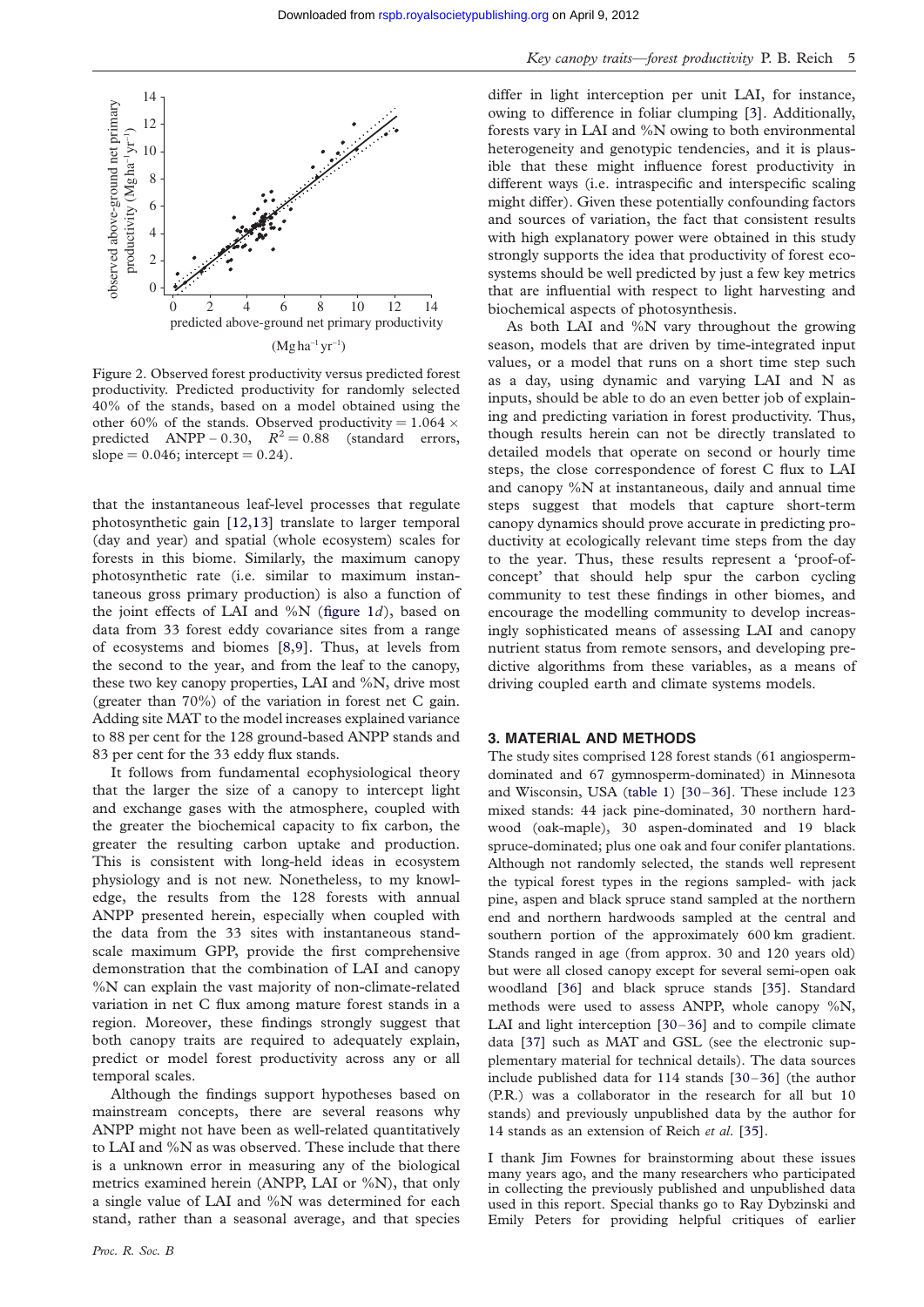<span id="page-5-0"></span>versions of this manuscript, and to Laurent Kergoat and Scott Ollinger for their assistance. Financial support was provided by the NSF LTER programme (DEB-0620652) and by the Wilderness Research Foundation.

## **REFERENCES**

- 1 Runyon, J., Waring, R. H., Goward, S. N. & Welles, J. M. 1994 Environmental limits on net primary production and light-use efficiency across the Oregon transect. Ecol. Appl. 4, 226-237. ([doi:10.2307/1941929](http://dx.doi.org/10.2307/1941929))
- 2 Pierce, L. L., Running, S. W. & Walker, J. 1994 Regionalscale relationships of leaf area index to specific leaf area and leaf nitrogen content. Ecol. Appl. 4, 313-321. [\(doi:10.2307/1941936\)](http://dx.doi.org/10.2307/1941936)
- 3 Gower, S. T., Kucharik, C. J. & Norman, J. M. 1999 Direct and indirect estimation of leaf area index, fAPAR, and net primary production of terrestrial ecosystems. Remote Sens. Environ. 70, 29–51. ([doi:10.1016/](http://dx.doi.org/10.1016/S0034-4257(99)00056-5) [S0034-4257\(99\)00056-5\)](http://dx.doi.org/10.1016/S0034-4257(99)00056-5)
- 4 Green, D. S., Erickson, J. E. & Kruger, E. L. 2003 Foliar morphology and canopy nitrogen as predictors of lightuse efficiency in terrestrial vegetation. Agric. For. Meteorol. 115, 163-171. ([doi:10.1016/S0168-1923\(02\)](http://dx.doi.org/10.1016/S0168-1923(02)00210-1) [00210-1\)](http://dx.doi.org/10.1016/S0168-1923(02)00210-1)
- 5 Turner, D. P. et al. 2005 Site-level evaluation of satellitebased global terrestrial gross primary production and net primary production monitoring. Global Change Biol. 11, 666–684. ([doi:10.1111/j.1365-2486.2005.00936.x\)](http://dx.doi.org/10.1111/j.1365-2486.2005.00936.x)
- 6 Schwalm, C. R. et al. 2006 Photosynthetic light use efficiency of three biomes across an east–west continental-scale transect in Canada. Agric. For. Meteor. 140, 269–286. ([doi:10.1016/j.agrformet.2006.06.010\)](http://dx.doi.org/10.1016/j.agrformet.2006.06.010)
- 7 Schwalm, C. R. et al. 2010 A model-data intercomparison of  $CO<sub>2</sub>$  exchange across North America: results from the North American carbon program site synthesis. J. Geophys. Res. Biogeochem. 115, G00H05. ([doi:10.1029/](http://dx.doi.org/10.1029/2009JG001229) [2009JG001229](http://dx.doi.org/10.1029/2009JG001229))
- 8 Kergoat, L., Lafont, S., Arneth, A., Le Dantec, V. & Saugier, B. 2008 Nitrogen controls plant canopy light-use efficiency in temperate and boreal ecosystems. J. Geophys. Res. 113, G04017. [\(doi:10.1029/2007J G000676\)](http://dx.doi.org/10.1029/2007JG000676)
- 9 Ollinger, S. et al. 2008 Canopy nitrogen, carbon assimilation, and albedo in temperate and boreal forests: Functional relations and potential climate feedbacks. Proc. Natl Acad. Sci. USA 105, 19 336-19 341. [\(doi:10.](http://dx.doi.org/10.1073/pnas.0810021105) [1073/pnas.0810021105](http://dx.doi.org/10.1073/pnas.0810021105))
- 10 Zhao, M. & Running, S. W. 2010 Drought-induced reduction in global terrestrial net primary production from 2000 through 2009. Science 329, 940-943. ([doi:10.1126/science.1192666](http://dx.doi.org/10.1126/science.1192666))
- 11 Richardson, A. D. et al. 2010 Influence of spring and autumn phenological transitions on forest ecosystem productivity. Phil. Trans. R. Soc. B 365, 3227–3246. ([doi:10.1098/rstb.2010.0102](http://dx.doi.org/10.1098/rstb.2010.0102))
- 12 Reich, P. B., Walters, M. B. & Ellsworth, D. S. 1997 From tropics to tundra: global convergence in plant functioning. Proc. Natl Acad. Sci. USA 94, 13 730-13 734. ([doi:10.1073/pnas.94.25.13730](http://dx.doi.org/10.1073/pnas.94.25.13730))
- 13 Wright, I. J. et al. 2004 The worldwide leaf economics spectrum. Nature 428, 821–827. ([doi:10.1038/](http://dx.doi.org/10.1038/nature02403) [nature02403](http://dx.doi.org/10.1038/nature02403))
- 14 Spanner, M. A., Pierce, L. L., Peterson, D. L. & Running, S. W. 1990 Remote sensing of temperate coniferous forest leaf area index. The influence of canopy closure, understory vegetation and background reflectance. Intl J. Remote Sens. 11, 95–111. ([doi:10.1080/](http://dx.doi.org/10.1080/01431169008955002) [01431169008955002\)](http://dx.doi.org/10.1080/01431169008955002)
- 15 White, M. A. et al. 2009 Intercomparison, interpretation, and assessment of spring phenology in North America

estimated from remote sensing for 1982–2006. Global Change Biol. 15, 2335–2359. [\(doi:10.1111/j.1365-2486.](http://dx.doi.org/10.1111/j.1365-2486.2009.01910.x) [2009.01910.x\)](http://dx.doi.org/10.1111/j.1365-2486.2009.01910.x)

- 16 Richardson, A. D., Braswell, B. H., Hollinger, D. Y., Jenkins, J. P. & Ollinger, S. V. 2009 Near-surface remote sensing of spatial and temporal variation in canopy phenology. Ecol. Appl.  $19$ ,  $1417-1428$ . [\(doi:10.](http://dx.doi.org/10.1890/08-2022.1) [1890/08-2022.1](http://dx.doi.org/10.1890/08-2022.1))
- 17 Monteith, J. L. 1977 Climate and the efficiency of crop production in Britain. Phil. Trans. R. Soc. Lond. B 281, 277 –294. [\(doi:10.1098/rstb.1977.0140](http://dx.doi.org/10.1098/rstb.1977.0140))
- 18 Monsi, M. & Saeki, T. 2005 On the factor light in plant communities and its importance for matter production. Ann. Bot. 95, 549–567. ([doi:10.1093/aob/mci052](http://dx.doi.org/10.1093/aob/mci052))
- 19 Turner, D. P., Urbanski, S. P., Bremer, D., Wofsy, S. C., Meyers, T., Gower, S. T. & Gregory, M. 2003 A crossbiome comparison of daily light use efficiency for gross primary production. Global Change Biol. 9, 383-395. ([doi:10.1046/j.1365-2486.2003.00573.x\)](http://dx.doi.org/10.1046/j.1365-2486.2003.00573.x)
- 20 Landsberg, J. J. & Waring, R. H. 1997 A generalized model of forest productivity using simplified concepts of radiation-use efficiency, carbon balance and partitioning. For. Ecol. Manage. 95, 209–228. ([doi:10.1016/](http://dx.doi.org/10.1016/S0378-1127(97)00026-1) [S0378-1127\(97\)00026-1](http://dx.doi.org/10.1016/S0378-1127(97)00026-1))
- 21 Smith, M.-L. et al. 2002 Direct estimation of aboveground forest productivity through hyperspectral remote sensing of canopy nitrogen. Ecol. Appl. 12, 1286–1302. [\(doi:10.1890/1051-0761\(2002\)012\[1286:](http://dx.doi.org/10.1890/1051-0761(2002)012[1286:DEOAFP]2.0.CO;2) [DEOAFP\]2.0.CO;2](http://dx.doi.org/10.1890/1051-0761(2002)012[1286:DEOAFP]2.0.CO;2))
- 22 Muraoka, H. & Koizumi, H. 2009 Satellite Ecology (SATECO)—linking ecology, remote sensing and micrometeorology, from plot to regional scale, for the study of ecosystem structure and function. *J. Plant Res.* 122, 3-20. [\(doi:10.1007/s10265-008-0188-2](http://dx.doi.org/10.1007/s10265-008-0188-2))
- 23 Beer, C. et al. 2010 Terrestrial gross carbon dioxide uptake: global distribution and covariation with climate. Science 329, 834-838. ([doi:10.1126/science.1184984\)](http://dx.doi.org/10.1126/science.1184984)
- 24 Reich, P. B., Ellsworth, D. S. & Walters, M. B. 1998 Leaf structure (specific leaf area) regulates photosynthesisnitrogen relations: evidence from within and across species and functional groups. Funct. Ecol. 12, 948-958. [\(doi:10.1046/j.1365-2435.1998.00274.x](http://dx.doi.org/10.1046/j.1365-2435.1998.00274.x))
- 25 Mercado, L. M. et al. 2011 Variation in Amazon forest productivity correlated with foliar nutrients and modelled rates of photosynthetic carbon supply. Phil. Trans. R. Soc. B 366, 3316–3329. [\(doi:10.1098/rstb.](http://dx.doi.org/10.1098/rstb.2011.0045) [2011.0045\)](http://dx.doi.org/10.1098/rstb.2011.0045)
- 26 Fassnacht, K. S. & Gower, S. T. 1997 Interrelationships among the edaphic and stand characteristics, leaf area index, and aboveground net primary production of upland forest ecosystems in north central Wisconsin. Can. J. For. Res. 27, 1058-1067. ([doi:10.1139/x97-058](http://dx.doi.org/10.1139/x97-058))
- 27 Reich, P. B., Oleksyn, J. & Wright, I. J. 2009 Leaf phosphorus influences the photosynthesis-nitrogen relation: a cross-biome analysis of 314 species. Oecologia 160, 207 –212. [\(doi:10.1007/s00442-009-1291-3\)](http://dx.doi.org/10.1007/s00442-009-1291-3)
- 28 Cleveland, C. C. et al. 2011 Relationships among net primary productivity, nutrients and climate in tropical rain forest: a pan-tropical analysis. Ecol. Lett. 14, 939-947. ([doi:10.1111/j.1461-0248.2011.01658.x\)](http://dx.doi.org/10.1111/j.1461-0248.2011.01658.x)
- 29 Blyth, C. R. 1972 On Simpson's paradox and the surething principle.  $\tilde{J}$ . Am. Stat. Assoc. 67, 364-366. ([doi:10.2307/2284382](http://dx.doi.org/10.2307/2284382))
- 30 Pastor, J., Aber, J. D., McClaugherty, C. A. & Melillo, J. M. 1984 Aboveground production and N and P cycling along a nitrogen mineralization gradient on Blackhawk Island, Wisconsin. Ecology 65, 2562268. ([doi:10.2307/](http://dx.doi.org/10.2307/1939478) [1939478\)](http://dx.doi.org/10.2307/1939478)
- 31 Lennon, J. M., Aber, J. D. & Melillo, J. M. 1985 Primary production and nitrogen allocation of field grown sugar